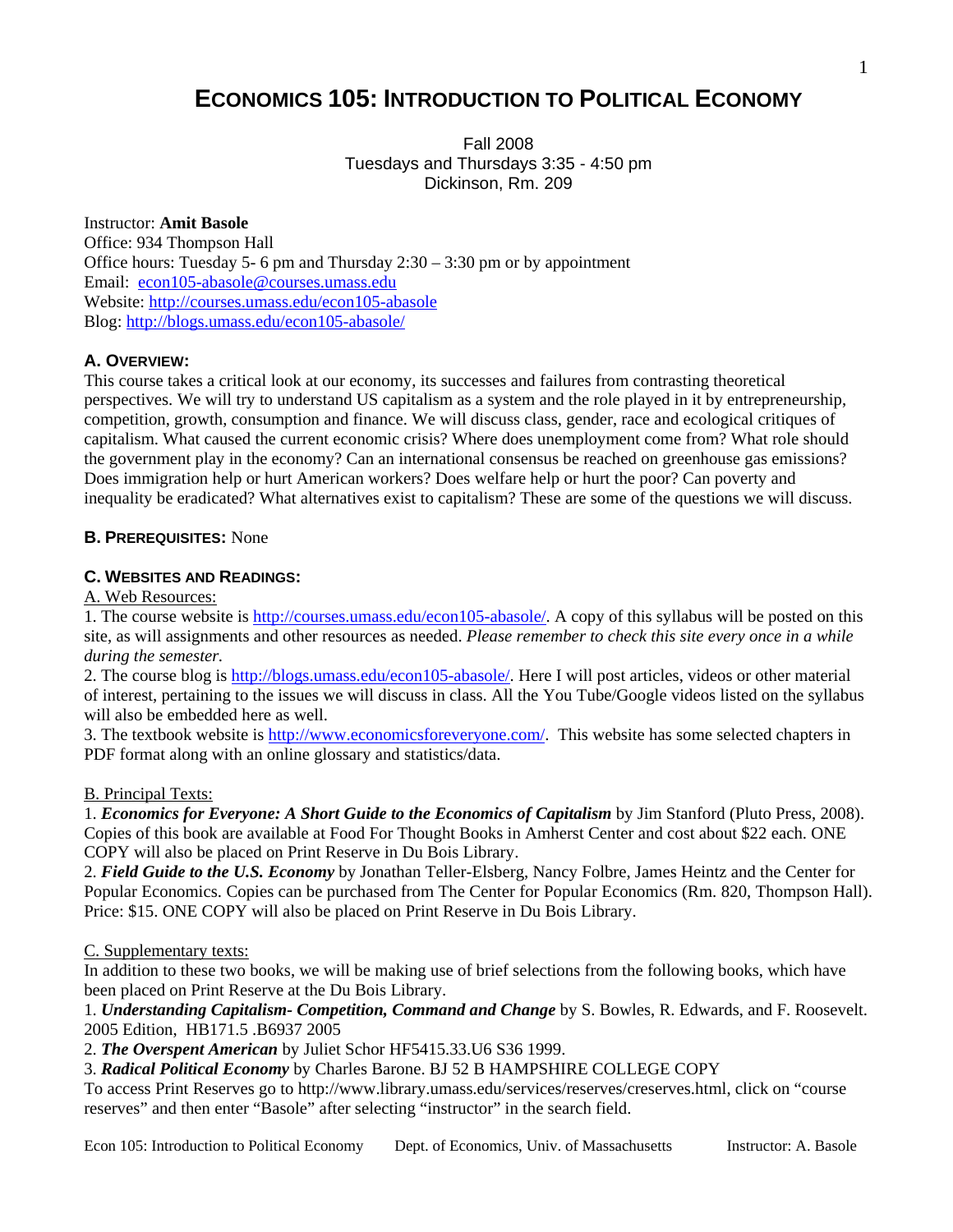D. Other readings listed on the syllabus will be made available in PDF format on the course website and blog as needed.

# **D. COURSE REQUIREMENTS AND GRADING**

(i) **Four homework assignments (40%)**: These will consist of either short response papers on a particular topic, or some short answer questions.

(ii) **One midterm exam (20%)**: ONE HOUR duration, in class (see schedule below).

(iii) **A Final Paper (25%)**: To be submitted during exam period (see schedule below). Format will be announced in class.

(iv) **Class participation and in-class exercises (15%)**: Your experience in this course is contingent upon the participation of everyone else – and vice versa. So be here!

The following grading system will be followed (homework assignments will not be given letter grades)

| Grade  |             | д.<br>. .  |                               | <b>.</b>         | . .<br>υ                 |                                    |                                                            |                 | ້     |                                              |         |             |
|--------|-------------|------------|-------------------------------|------------------|--------------------------|------------------------------------|------------------------------------------------------------|-----------------|-------|----------------------------------------------|---------|-------------|
| Points | O.<br>above | 87<br>7-90 | O <sub>2</sub><br>3-86<br>OJ. | $\circ$<br>79-ა∠ | 78<br>コピ<br>$\mathbf{v}$ | $^{\prime}$ $\Delta$<br><b>T</b> = | $70^{\circ}$<br>$\sqrt{2}$<br>- 6 °<br>U<br>$\epsilon$ $-$ | 63-66<br>$\cup$ | 59-62 | $\sim$ $\sim$<br>--<br>- 77-<br>^^<br>ັ<br>ັ | ⊿∼<br>ັ | 50<br>below |

# **E. ACADEMIC CONDUCT AND EXAM POLICY**

Links to university policy on conduct and academic matters:

[http://www.umass.edu/dean\\_students/code\\_conduct/](http://www.umass.edu/dean_students/code_conduct/) (for general conduct with a link to university policy on academic honesty)

<http://www.umass.edu/registrar/media/academicregs.pdf>(for academic regulations)

# **F. TOPICS TO BE COVERED**

*Note:* Schedule is subject to change. You are requested to adjust reading accordingly. All such changes will be announced in class in advance. **R** indicates required reading or viewing. The rest are optional. E4E is short for "Economics for Everyone," Field Guide is short for "Field Guide to the U.S. Economy."

# **PART ONE: HISTORY AND IDEOLOGY**

# **1**. **INTRODUCTION** (Sept. 2, 4)

*Topics:* 

- Course overview
- Economics versus Political Economy: What's in a name?
- Capitalism: Our economic system

# *Readings:*

- **R-** E4E Introduction, Ch. 1, & Ch.2 (at [http://www.economicsforeveryone.com/excerpts](http://www.economicsforeveryone.com/))
- Understanding capitalism, Ch. 3

# **2**. **HISTORY** (Sept. 9)

*Topics:* 

- Where does capitalism come from?
- Colonialism
- Rise and Fall of the Welfare State
- Neoliberalism

# *Readings:*

- **R** E4E, Ch. 3
- **R** Karl Marx *Capital Vol. 1*, Ch. 31, "Genesis of the Industrial Capitalist" <http://www.marxists.org/archive/marx/works/1867-c1/ch31.htm>
- **R** Susan George- A Short History of Neo-liberalism*:* [Twenty Years of Elite Economics and Emerging](http://www.globalexchange.org/campaigns/econ101/neoliberalism.html)  [Opportunities for Structural Change](http://www.globalexchange.org/campaigns/econ101/neoliberalism.html)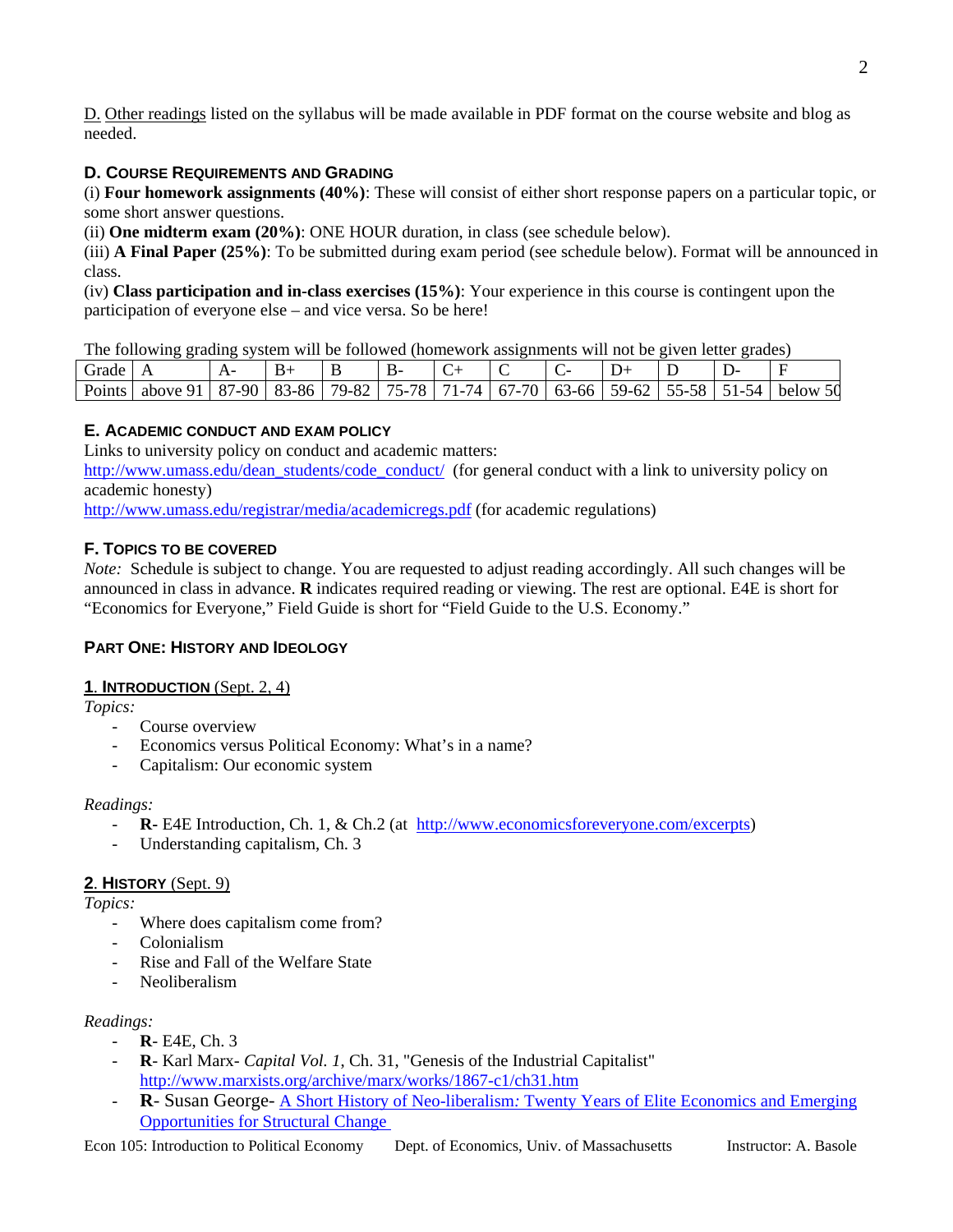- Eduardo Galeano- *The Open Veins of Latin America*, Ch. 1, "Lust for Gold, Lust for Silver" (PDF) - VIDEO: [Layoffs and Disposable Americans](http://streaming.yale.edu:8080/ramgen/cmibroadcast/Globalization/uchitelle5_16_06.rm) Louis Uchitelle 11 May 2006 (40 min) [Transcript here.](http://yaleglobal.yale.edu/display.article?id=7488)

# **5**. **BOSSES AND WORKERS** (Sept. 23, 25)

*Topics:* 

Property, wealth, income

**3**. **POLITICAL ECONOMY** (Sept. 11)

- John Maynard Keynes Neoclassical Economics

**PART TWO: CAPITALISM AS A SYSTEM**

The Circuit of Capital

- What is profit?

- **R**- E4E, Ch. 5 & 6

**4**. **CLASS, VALUE, AND PROFIT** (Sept. 16, 18)

Necessary and surplus product Class in history and class today

R- Understanding Capitalism, Ch.4

- Adam Smith David Ricardo Karl Marx

*Topics:* 

*Readings:* 

*Topics:* 

*Readings:* 

- Deskilling and regimentation of work
- Command and control in the workplace
- Cooperative production

# *Readings:*

- **R**: E4E, Ch. 7 & 8
- **R**: Field Guide, Ch. 1 and 2
- **R**: Harry Braverman- *Labor and Monopoly Capital*, Ch. 4 (Scientific Management) & 5 (The Primary Effects of Scientific Management) (PDF)
- **R**: You Tube Documentary: **Democracy** in the Workplace (27 min.)

- **R**- E4E, Ch. 4 (at <http://www.economicsforeveryone.com/excerpts>)

- **R**- Understanding Capitalism Ch. 5 (pp. 93-105) and Ch. 6

**Assignment One: Handed Out- Sept. 16, Due in class- Sept. 23** 

- Frederick Taylor- Principles of Scientific Management, available online at <http://www.marxists.org/reference/subject/economics/taylor/principles/index.htm>
- Karl Marx- *Capital Vol. 1*, Ch. 10, The Struggle for the normal working day <http://www.marxists.org/archive/marx/works/1867-c1/ch10.htm#S6>

# **6. THE MARKET SYSTEM** (Sept. 30, Oct. 2)

*Topics:* 

- Supply and Demand
- The "Invisible Hand"
- Markets versus "The Market"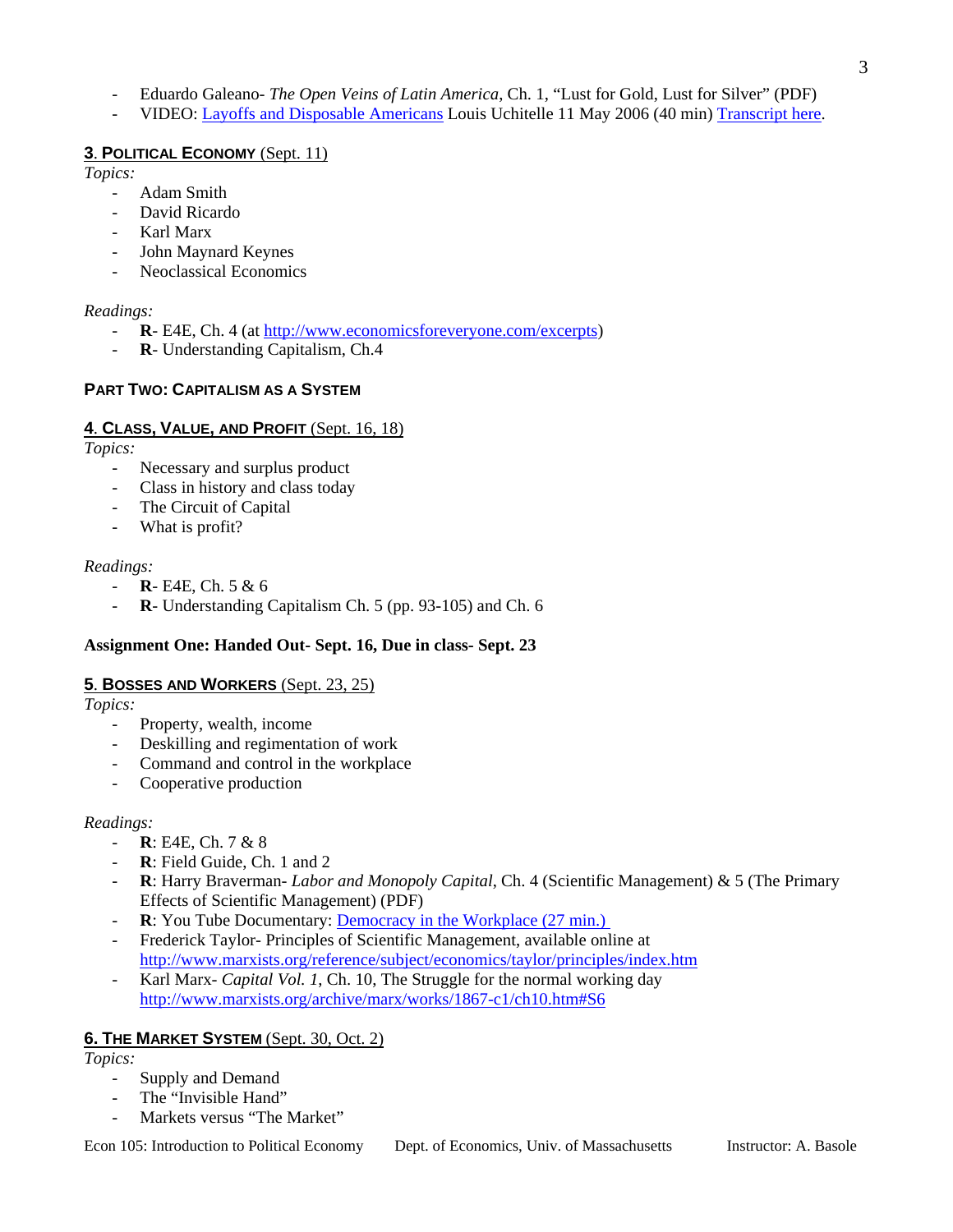Fictitious commodities: Land, labor and money

## *Readings:*

- **R**: Nelson *et al*, *Macroeconomics in Context*, Ch. 4 (Supply and Demand), pp.1-14 (PDF)
- **R**: Karl Polanyi- *The Great Transformation*, Ch.6 "The Self-regulating Market" (PDF)
- Understanding Capitalism, Ch. 9

### **7**. **UNEMPLOYMENT AND BUSINESS CYCLES** (Oct 7)

*Topics:* 

- The labor market
- Labor supply and labor demand
- Structural unemployment or the reserve army of labor
- Booms and busts- The Ups and Downs of the Economy

#### *Readings:*

- **R**: E4E, Ch. 13, 24
- R: Field Guide, Ch. 9
- **R**: Karl Polanyi, The Great Transformation, Ch.7, "Speenhamland, 1795" (PDF)

### **Assignment Two: Handed Out- Oct. 7, Due in class- Oct. 16**

#### **8. COMPETITION AND INVESTMENT** (Oct 9)

*Topics:* 

- Role of competition in capitalism
- Competition and the profit motive
- Investment, overinvestment and underinvestment
- Centralization and decentralization (subcontracting) of production

#### *Readings:*

- **R**: E4E, Ch. 11 & 12
- Understanding Capitalism, Ch. 11

#### **Oct 14- No class**

#### **Oct. 16- Video Screening: "Inequality Matters" with Barbara Ehrenreich and Bill Moyers**

# **OCT. 21- MIDTERM EXAM**

#### **9. GOVERNMENT** (Oct 23)

*Topics:* 

- Role of Government in the Economy
- **Taxation**
- Spending
- Class conflict and government

#### *Readings:*

- **R**: E4E, Ch. 19 & 20
- R: Field Guide, Ch. 5

#### **10. FINANCE** (Oct 28)

*Topics:* 

- Money and banking
- Inflation and the Federal Reserve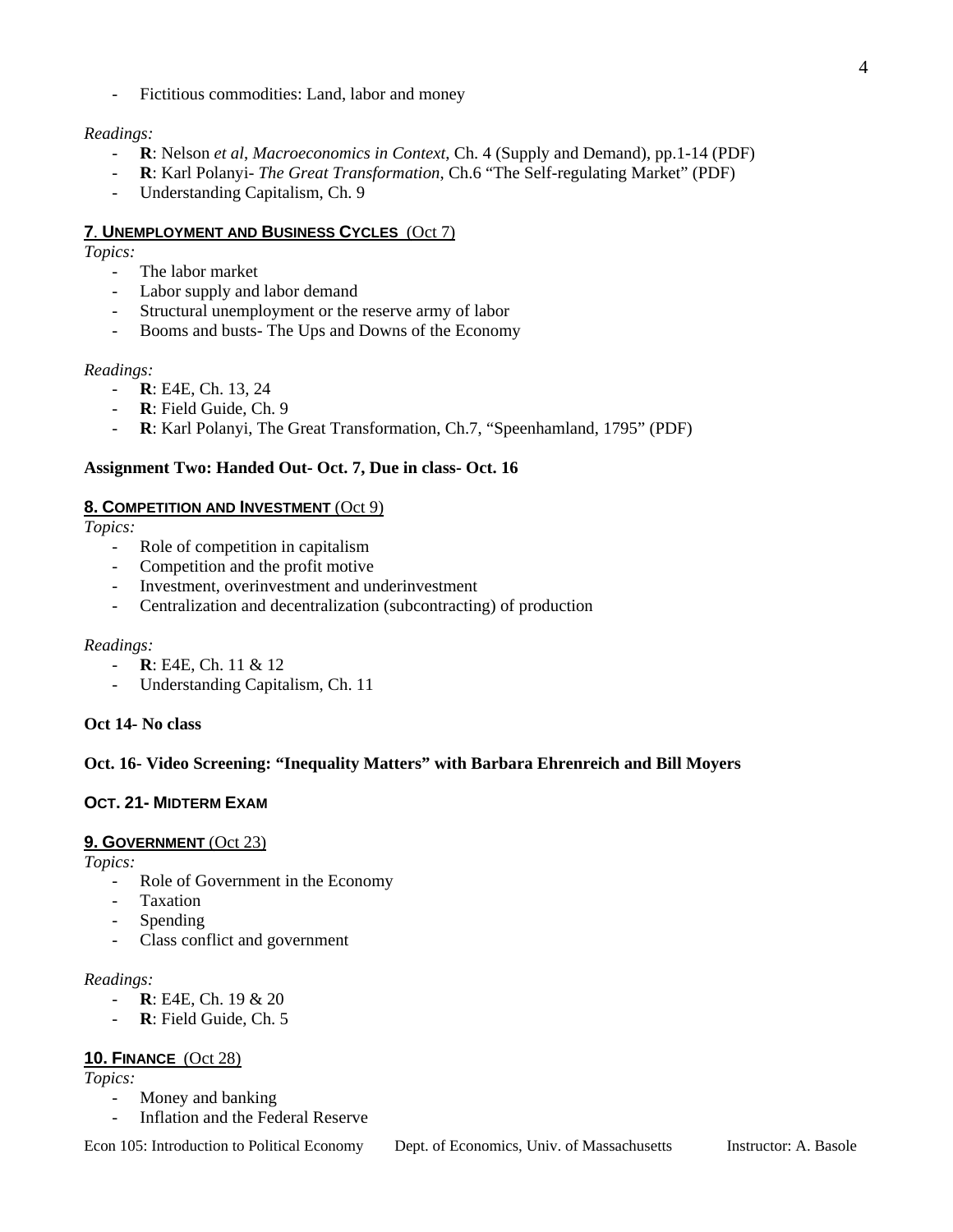- Neoliberalism, deregulation and the rise of finance
- Financialization and the working (wo)man
- The current economic crisis

#### *Readings:*

- **R**: E4E, Ch. 16, 17 & 18
- R: VIDEO- UMass Professor Rick Wolff puts the current crisis in long historical perspective: **Part 1** (30) min) and [Part 2](http://video.google.com/videoplay?docid=4306697969073111182) (only the first 16 min of Part 2)
- R: Robert Pollin- Economic Prospects (PDF)
- VIDEO- [Clip from "It's a Wonderful Life", the Bank Run scene](http://www.youtube.com/watch?v=MJJN9qwhkkE) (5 min)

#### **Oct 30**

- **Film Screening and discussion: The Motherhood Manifesto**
- **Discussion: Political Economy and the Presidential Election**

# **PART THREE: NON-CLASS CRITIQUES OF CAPITALISM**

### **11**. **GENDER** (Nov 4)

*Topics:* 

- Patriarchy in History
- Accumulation and Patriarchy
- Valuing non-market work

#### *Readings:*

- R: Political Economy of Gender: Selections from the Center for Popular Economics Summer Institute Curriculum (PDF)
- **R**: E4E, Ch. 9
- **R**: Nancy Folbre- Supporting Care (PDF)
- R: Field Guide, Ch. 3

#### **12**. **RACE** (Nov 6)

*Topics:* 

- Race and accumulation
- Racism and the genesis of Capitalism
- Immigration

#### *Readings:*

- **R**: Political Economy of Race: Selections from the CPE Summer Institute Curriculum (PDF)
- R: Field Guide, Ch. 4
- **R**: The New Latino South- An Introduction (PDF)

#### **Nov. 12- Film Screening and discussion: Morristown in the Air and Sun**

# **Assignment Three: Handed Out- Nov. 12, Due in class- Nov. 18**

# **13**. **ECOLOGY** (Nov. 13)

# *Topics:*

- Economic Growth and limits to growth
- A new type of environmentalism: Environmental Justice
- Can the whole world be as rich as us?

# *Readings:*

- **R**: E4E, Ch. 15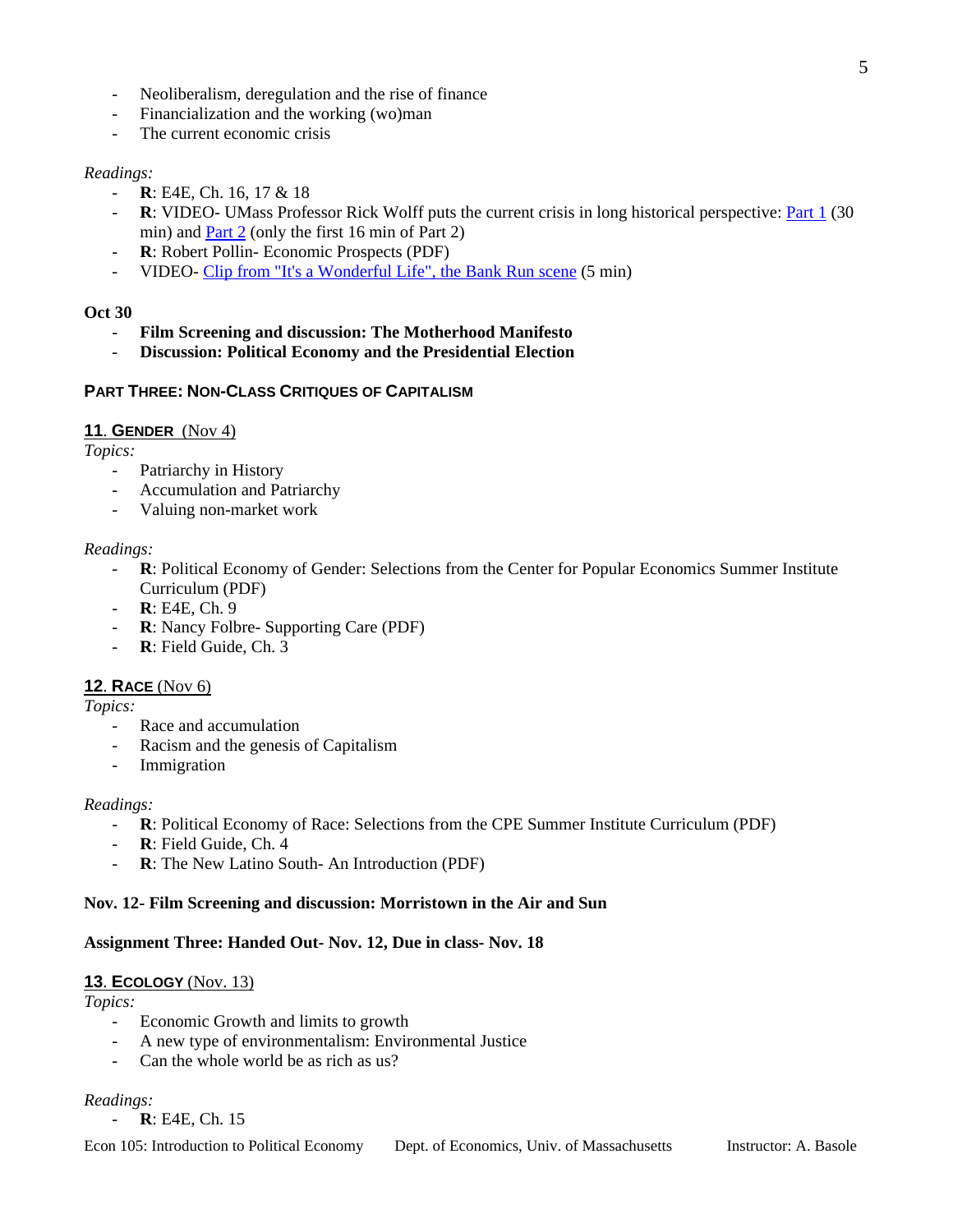- R: Field Guide, Ch. 8
- **R:** VIDEO- [Majora Carter's inspiring talk on "greening the ghetto"](http://video.google.com/videoplay?docid=2883494385256707942&q=environmental+justice&ei=ihJMSKydD5W05ALFnMGdDA) (20 min)

# **14. CONSUMPTION** (Nov. 18)

*Topics:* 

- Role of savings and consumption
- Creation of consumer demand
- Consumer choice and sovereignty

## *Readings:*

- **R**: Juliet Schor- *The Overspent American*, Introduction and Epilogue (Print Reserve)
- **R**: Thomas Princen- Confronting Consumption (PDF)
- VIDEO: [The Story of Stuff](http://www.storyofstuff.com/) (20 min)

# **PART FOUR: SPECIAL TOPICS**

# **15. TRADE AND GLOBALIZATION** (Nov 20, 25)

*Topics:* 

- So what's new about globalization?
- Flat World or Uneven Development?
- Free Trade and Comparative Advantage

# *Readings:*

- **R**: E4E, Ch. 21 & 22
- **R**: Field Guide Ch. 10
- **R**: Tom Friedman, *The World is Flat*, Ch. 1 (While I was Sleeping) & 5 (America and Free Trade)
- Ha-Joon Chang- Kicking away the ladder: The "Real" History of Free Trade, **ONLINE** at http://www.fpif.org/pdf/papers/SRtrade2003.pdf
- Anwar Shaikh- Globalization and the Myth of Free Trade (PDF)

# **Assignment Four: Handed Out- Nov. 25, Due in class- Dec. 4**

Nov 27-Dec 1: Thanksgiving Recess

# **16**. **OIL AND CLIMATE CHANGE** (Dec 2)

*Topics:* 

- Political Economy of Oil
- Climate Change and International Political Economy

#### *Readings:*

- J. B. Foster: Peak Oil and Energy Imperialism at <http://www.monthlyreview.org/080707foster.php>
- F. Magdoff: The Political Economy and Ecology of Biofuels at <http://www.monthlyreview.org/080714magdoff.php>
- Baer *et al*: Equity and Greenhouse Gas Responsibility (PDF)

# **17**. **WELFARE** (Dec. 4)

#### *Topics:*

- The politics of welfare spending
- Poverty and Homelessness
- Houses or Prisons?

# *Readings:*

Field Guide, Ch. 6